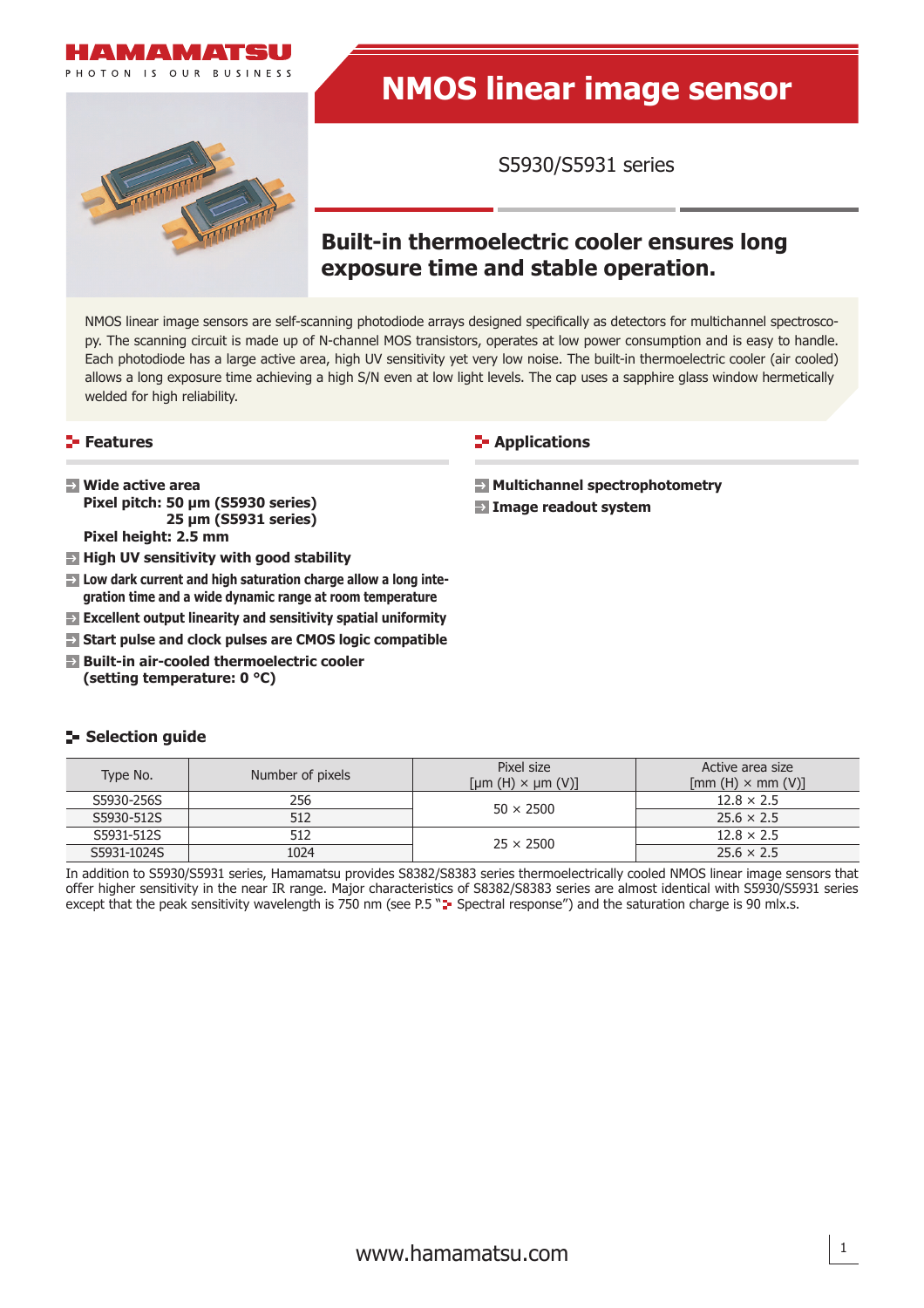

#### **E**- Active area structure



S5930 series: a=50 μm, b=45 μm S5931 series: a=25 μm, b=20 μm

KMPDA0132EA

#### **Absolute maximum ratings**

| Parameter                                    | Symbol                                             | Condition      | Value          | Unit    |
|----------------------------------------------|----------------------------------------------------|----------------|----------------|---------|
| Input pulse $(\phi1, \phi2, \phist)$ voltage | Vф                                                 |                |                |         |
|                                              | Ambient temperature *2<br>Topr<br>Chip temperature |                | $-40$ to $+65$ | $\circ$ |
| Operating temperature *1                     |                                                    | $-40$ to $+50$ | $\circ$        |         |
| Storage temperature                          | Tsta                                               |                | $-40$ to $+85$ | $\circ$ |

 $\overline{11}$ : No dew condensation

\*2: The chip temperature should be monitored based on the thermistor resistance in order to keep the chip temperature within the rated range.

#### **F** Specifications (Ta=25 °C, unless otherwise noted)

| Parameter                                           |       |                          | S5930 series             |                          |                          | S5931 series |             |                          | Unit          |
|-----------------------------------------------------|-------|--------------------------|--------------------------|--------------------------|--------------------------|--------------|-------------|--------------------------|---------------|
|                                                     |       | Symbol                   | Min.                     | Typ.                     | Max.                     | Min.         | Typ.        | Max.                     |               |
| Pixel pitch                                         |       |                          |                          | 50                       | $\overline{\phantom{a}}$ |              | 25          | -                        | μm            |
| Pixel height                                        |       | $\overline{\phantom{0}}$ | $\qquad \qquad$          | 2.5                      | $\overline{\phantom{0}}$ |              | 2.5         | $\overline{\phantom{0}}$ | mm            |
| Spectral response range<br>$(10\% \text{ of peak})$ |       | ٨                        |                          | 200 to 1000              |                          |              | 200 to 1000 |                          | nm            |
| Peak sensitivity wavelength                         |       | $\lambda p$              |                          | 600                      | $\overline{\phantom{0}}$ |              | 600         |                          | nm            |
| Photodiode dark current *3                          | 25 °C | ID                       |                          | 0.2                      | 0.6                      |              | 0.1         | 0.3                      |               |
|                                                     | 0 °C  |                          |                          | 0.006                    | 0.018                    |              | 0.003       | 0.009                    | рA            |
| Photodiode capacitance *3                           |       | Cph                      |                          | 20                       | $\overline{\phantom{0}}$ |              | 10          | $\overline{\phantom{0}}$ | pF            |
| Saturation exposure *3 *4                           |       | Esat                     |                          | 180                      | $\overline{\phantom{0}}$ |              | 180         | $\overline{\phantom{0}}$ | $m/x$ · s     |
| Saturation output charge *3                         |       | Osat                     | $\overline{\phantom{0}}$ | 50                       | $\overline{\phantom{0}}$ |              | 25          | $\overline{\phantom{0}}$ | pC            |
| Photo response non-uniformity *5                    |       | <b>PRNU</b>              |                          | $\overline{\phantom{a}}$ | ±3                       |              |             | ±3                       | $\frac{0}{0}$ |

\*3: Vb=2.0 V, Vɸ=5.0 V

\*4: 2856 K, tungsten lamp

\*5: 50% of saturation, excluding the start pixel and last pixel

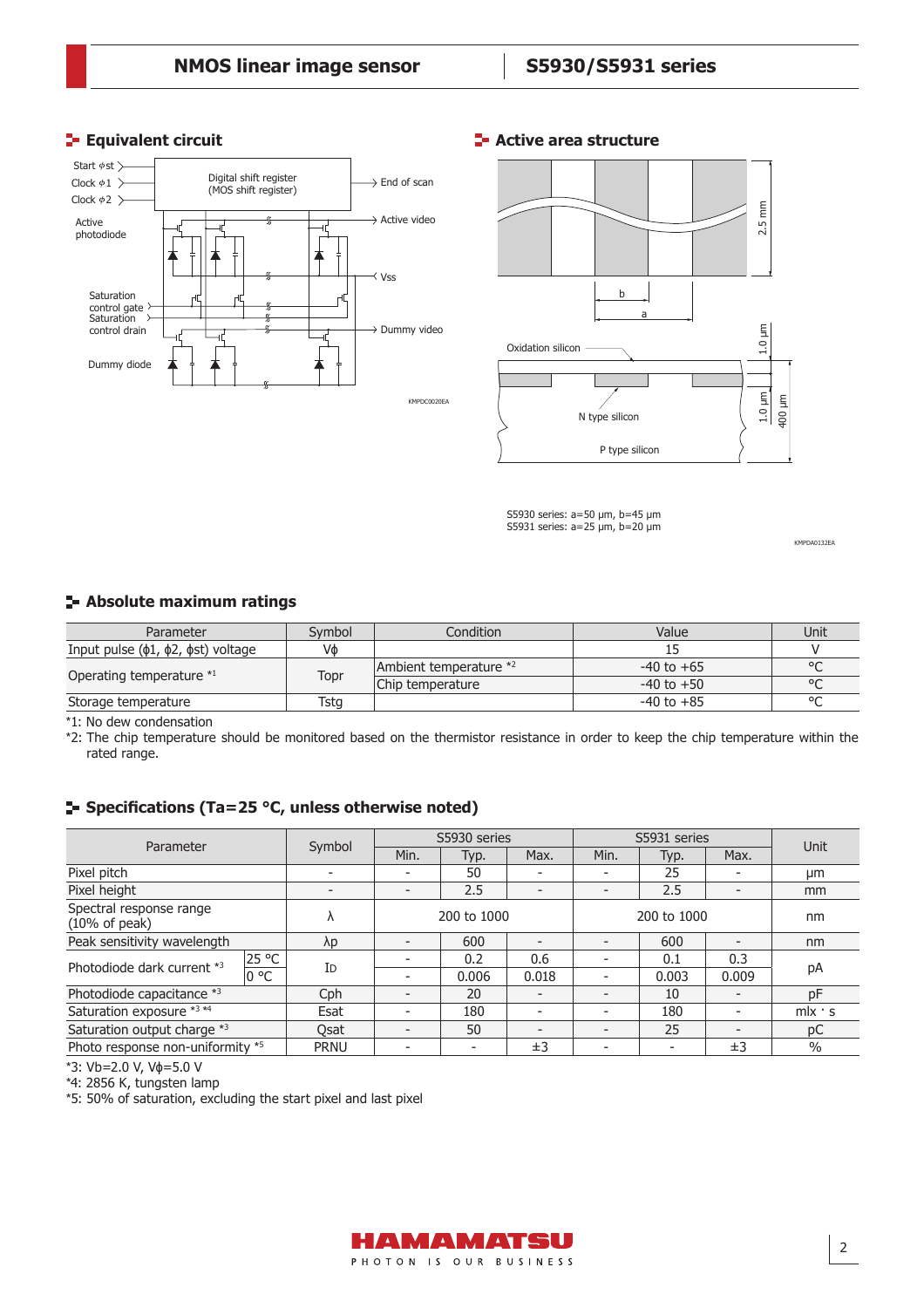## **ELECTRICAL CHARACTERISTICS (Ta=25 °C)**

|                                                                |      |                                      |                  |                          | S5930 series             |                          | S5931 series             |                                                                                                                                                                                                                                                                                                     |                          | Unit       |
|----------------------------------------------------------------|------|--------------------------------------|------------------|--------------------------|--------------------------|--------------------------|--------------------------|-----------------------------------------------------------------------------------------------------------------------------------------------------------------------------------------------------------------------------------------------------------------------------------------------------|--------------------------|------------|
| Parameter                                                      |      | Symbol                               | Condition        | Min.                     | Typ.                     | Max.                     | Min.                     | Typ.                                                                                                                                                                                                                                                                                                | Max.                     |            |
| Clock pulse $(\phi1, \phi2)$                                   | High | Vф1, Vф2 (H)                         |                  | 4.5                      | 5                        | 10                       | 4.5                      | 5                                                                                                                                                                                                                                                                                                   | 10                       | V          |
| voltage                                                        | Low  | Vφ1, Vφ2 (L)                         |                  | $\mathbf{0}$             | ÷                        | 0.4                      | $\Omega$                 | $\overline{\phantom{a}}$                                                                                                                                                                                                                                                                            | 0.4                      | $\vee$     |
|                                                                | High | V $\phi$ st (H)                      |                  | 4.5                      | Vф1                      | 10                       | 4.5                      | Vф1                                                                                                                                                                                                                                                                                                 | 10                       | $\vee$     |
| Start pulse ( $\phi$ st) voltage                               | Low  | Vфst (L)                             |                  | $\mathbf{0}$             |                          | 0.4                      | $\mathbf{0}$             | $V\phi - 3.0$<br>$\mathbf{0}$<br>Vb<br>20<br>$\overline{\phantom{a}}$<br>20<br>$\overline{\phantom{a}}$<br>$\overline{\phantom{a}}$<br>$\overline{\phantom{a}}$<br>$\overline{\phantom{a}}$<br>150 (-512S)<br>200 (-1024S)<br>50 (-512S)<br>100 (-1024S)<br>24 (-512S)<br>45 (-1024S)<br>16 (-512S) | 0.4                      | $\vee$     |
| Video bias voltage*6                                           |      | Vb                                   |                  | 1.5                      | $V\phi - 3.0$            | $V\phi - 2.5$            | 1.5                      |                                                                                                                                                                                                                                                                                                     | $V$ $\phi$ - 2.5         | $\vee$     |
| Saturation control gate voltage                                |      | <b>Vscg</b>                          |                  | $\overline{\phantom{0}}$ | $\mathbf{0}$             |                          | $\overline{\phantom{a}}$ |                                                                                                                                                                                                                                                                                                     |                          | $\vee$     |
| Saturation control drain voltage                               |      | Vscd                                 |                  | $\overline{\phantom{0}}$ | Vb                       |                          | $\overline{\phantom{a}}$ |                                                                                                                                                                                                                                                                                                     | $\overline{\phantom{0}}$ | $\vee$     |
| Clock pulse $(\phi1, \phi2)$<br>rise/fall time*7               |      | $tr\phi$ 1, $tr\phi$ 2<br>tfф1, tfф2 |                  |                          | 20                       |                          |                          |                                                                                                                                                                                                                                                                                                     |                          | ns         |
| Clock pulse $(\phi1, \phi2)$ pulse width                       |      | tpwφ1, tpwφ2                         |                  | 200                      | $\overline{\phantom{0}}$ | $\overline{\phantom{a}}$ | 200                      |                                                                                                                                                                                                                                                                                                     | $\overline{\phantom{a}}$ | ns         |
| Start pulse ( $\phi$ st) rise/fall time                        |      | trøst, tføst                         |                  | $\overline{\phantom{0}}$ | 20                       | $\overline{\phantom{a}}$ | $\overline{\phantom{0}}$ |                                                                                                                                                                                                                                                                                                     | $\overline{\phantom{a}}$ | ns         |
| Start pulse ( $\phi$ st) pulse width                           |      | tpw $\phi$ st                        |                  | 200                      | ۰                        | Ξ.                       | 200                      |                                                                                                                                                                                                                                                                                                     | $\overline{\phantom{a}}$ | ns         |
| Start pulse ( $\phi$ st) and clock pulse<br>$(\phi 2)$ overlap |      | tφov                                 |                  | 200                      | $\overline{\phantom{0}}$ |                          | 200                      |                                                                                                                                                                                                                                                                                                     | -                        | ns         |
| Clock pulse space*7                                            |      | $X_1, X_2$                           |                  | trf - $20$               | $\overline{\phantom{a}}$ | $\overline{\phantom{a}}$ | $trf - 20$               |                                                                                                                                                                                                                                                                                                     | $\overline{\phantom{0}}$ | ns         |
| Data rate*8                                                    |      |                                      |                  | 0.1                      | $\overline{\phantom{0}}$ | 2000                     | 0.1                      |                                                                                                                                                                                                                                                                                                     | 2000                     | <b>kHz</b> |
| Video delay time                                               |      |                                      | 50 % of          | $\overline{\phantom{a}}$ | 120 (-256S)              | $\overline{\phantom{a}}$ | $\overline{\phantom{a}}$ |                                                                                                                                                                                                                                                                                                     | $\overline{\phantom{a}}$ | ns         |
|                                                                |      | tvd                                  | saturation *8 *9 | $\overline{\phantom{0}}$ | 160 (-512S)              | $\overline{\phantom{a}}$ | $\overline{\phantom{a}}$ |                                                                                                                                                                                                                                                                                                     | $\overline{\phantom{a}}$ | ns         |
| Clock pulse ( $\phi$ 1, $\phi$ 2)                              |      |                                      |                  | $\overline{\phantom{0}}$ | 36 (-256S)               | $\overline{\phantom{a}}$ | $\overline{\phantom{a}}$ |                                                                                                                                                                                                                                                                                                     | $\overline{\phantom{a}}$ | pF         |
| line capacitance                                               |      | Сф                                   | 5 V bias         | $\overline{\phantom{0}}$ | 67 (-512S)               | $\overline{\phantom{a}}$ | $\overline{\phantom{a}}$ |                                                                                                                                                                                                                                                                                                     | $\overline{\phantom{a}}$ | pF         |
| Saturation control gate (Vscg)                                 |      |                                      |                  | $\overline{\phantom{0}}$ | 20 (-256S)               | ÷.                       | $\overline{\phantom{a}}$ |                                                                                                                                                                                                                                                                                                     | ۰                        | pF         |
| line capacitance                                               |      | Cscg                                 | 5 V bias         | $\overline{\phantom{0}}$ | 35 (-512S)               | $\overline{\phantom{a}}$ | $\overline{\phantom{a}}$ |                                                                                                                                                                                                                                                                                                     | $\overline{\phantom{0}}$ | pF         |
|                                                                |      |                                      | 2 V bias         | $\overline{\phantom{0}}$ | 11 (-256S)               | $\overline{\phantom{a}}$ | $\overline{\phantom{a}}$ |                                                                                                                                                                                                                                                                                                     | $\overline{\phantom{a}}$ | pF         |
| Video line capacitance                                         |      | Cv                                   |                  | $\overline{\phantom{0}}$ | 20 (-512S)               | $\overline{\phantom{0}}$ | $\overline{\phantom{a}}$ | 30 (-1024S)                                                                                                                                                                                                                                                                                         | $\overline{a}$           | pF         |

\*6: Vɸ is input pulse voltage.

\*7: trf is the clock pulse rise or fall time. A clock pulse space of "rise time/fall time - 20 " ns or more should be input if the clock pulse rise or fall time is longer than 20 ns.

\*8: Vb=2.0 V, Vɸ=5.0 V

\*9: Measured with C7883 driver circuit.

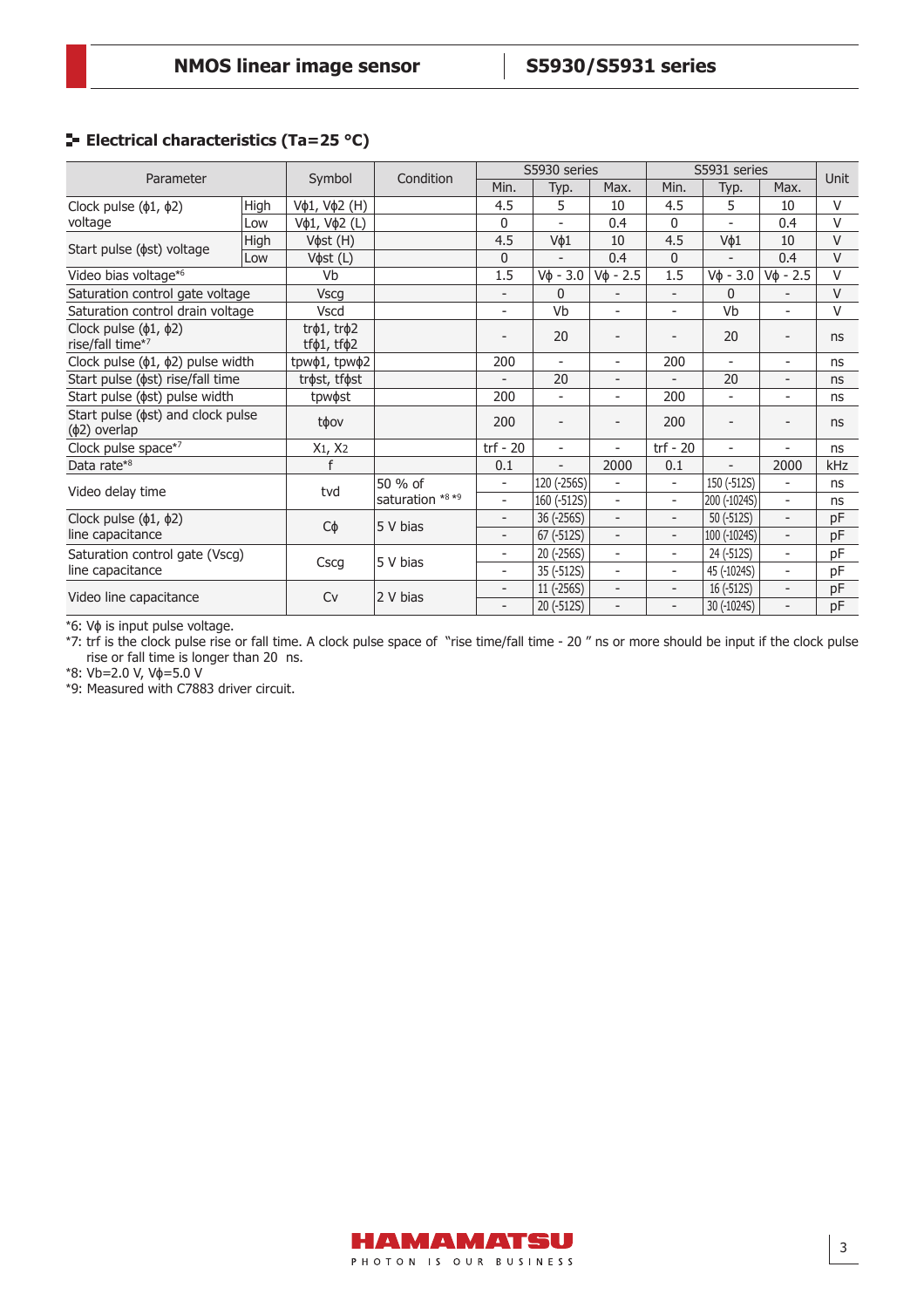# **Dimensional outlines (unit: mm)**



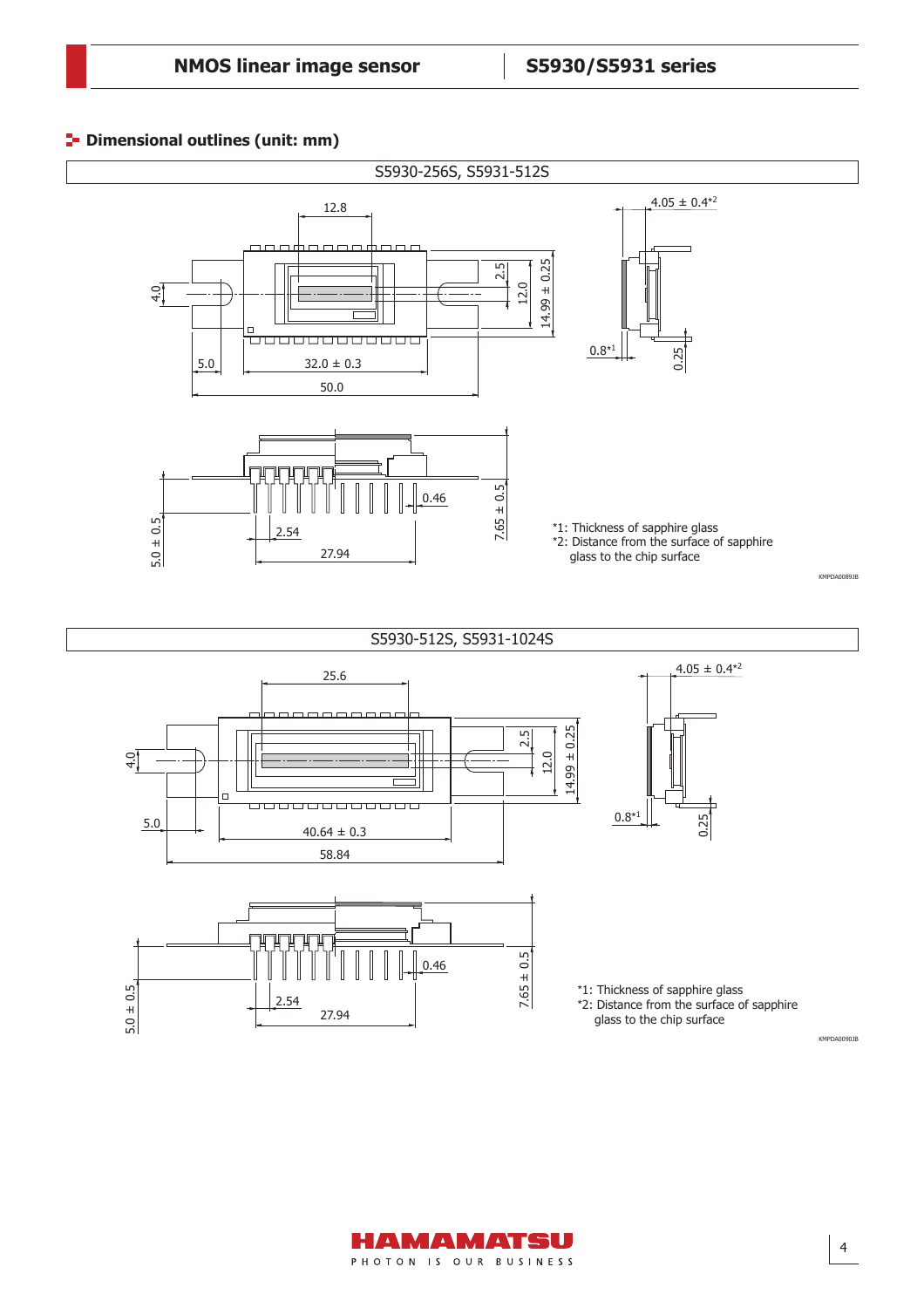# **Pin connection**

| NC .        | $\mathbf{1}$ | 24 | $\phi$ st        |
|-------------|--------------|----|------------------|
| NC          | 2            | 23 | $\phi$ 1         |
| <b>Vss</b>  | 3            | 22 | $\phi$ 2         |
| <b>Vscg</b> | 4            | 21 | <b>NC</b>        |
| Vsub        | 5            | 20 | <b>NC</b>        |
| NС          | 6            | 19 | $TE$ -cooler $+$ |
| Thermistor  | 7            | 18 | TE-cooler -      |
| Thermistor  | 8            | 17 | End of scan      |
| <b>NC</b>   | 9            | 16 | <b>NC</b>        |
| Vscd        | 10           | 15 | Dummy video      |
| NС          | 11           | 14 | Active video     |
| ΝC          | 12           | 13 | <b>Vss</b>       |
|             |              |    |                  |

Vss, Vsub and NC should be grounded.

Electricity flows between the 20th pin and package metal.

KMPDC0115EA

| <b>Terminal</b>    | Input or output                   | Description                                                                                                                                                                                                                                                                                      |
|--------------------|-----------------------------------|--------------------------------------------------------------------------------------------------------------------------------------------------------------------------------------------------------------------------------------------------------------------------------------------------|
| $\phi$ 1, $\phi$ 2 | Input<br>(CMOS logic compatible)  | Pulses for operating the MOS shift register. The video data rate is equal<br>to the clock pulse frequency since the video output signal is obtained<br>synchronously with the rise of \$2 pulse.                                                                                                 |
| фst                | Input<br>(CMOS logic compatible)  | Pulse for starting the MOS shift register operation. The time interval<br>between start pulses is equal to the signal accumulation time.                                                                                                                                                         |
| <b>Vss</b>         |                                   | Connected to the anode of each photodiode. This should be grounded.                                                                                                                                                                                                                              |
| <b>Vscg</b>        | Input                             | Used for restricting blooming. This should be grounded.                                                                                                                                                                                                                                          |
| <b>Vscd</b>        | Input                             | Used for restricting blooming. This should be biased at a voltage equal to<br>the video bias voltage.                                                                                                                                                                                            |
| Active video       | Output                            | Video output signal. Connects to photodiode cathodes when the address<br>is on. A positive voltage should be applied to the video line in order to use<br>photodiodes with a reverse voltage. When the amplitude of $\phi$ 1 and $\phi$ 2 is 5 V,<br>a video bias voltage of 2 V is recommended. |
| Dummy video        | Output                            | This has the same structure as the active video, but is not connected to<br>photodiodes, so only spike noise is output. This should be biased at a<br>voltage equal to the active video or left as an open-circuit when not needed.                                                              |
| <b>Vsub</b>        |                                   | Connected to the silicon substrate. This should be grounded.                                                                                                                                                                                                                                     |
| End of scan        | Output<br>(CMOS logic compatible) | This should be pulled up at 5 V by using a 10 k $\Omega$ resistor. This is a negative<br>going pulse that appears synchronously with the $\phi$ 2 timing right after the<br>last photodiode is addressed.                                                                                        |
| <b>NC</b>          |                                   | Should be grounded.                                                                                                                                                                                                                                                                              |
| TE-cooler          | Input                             | For sensor chip cooling                                                                                                                                                                                                                                                                          |
| Thermistor         | Output                            | For temperature control                                                                                                                                                                                                                                                                          |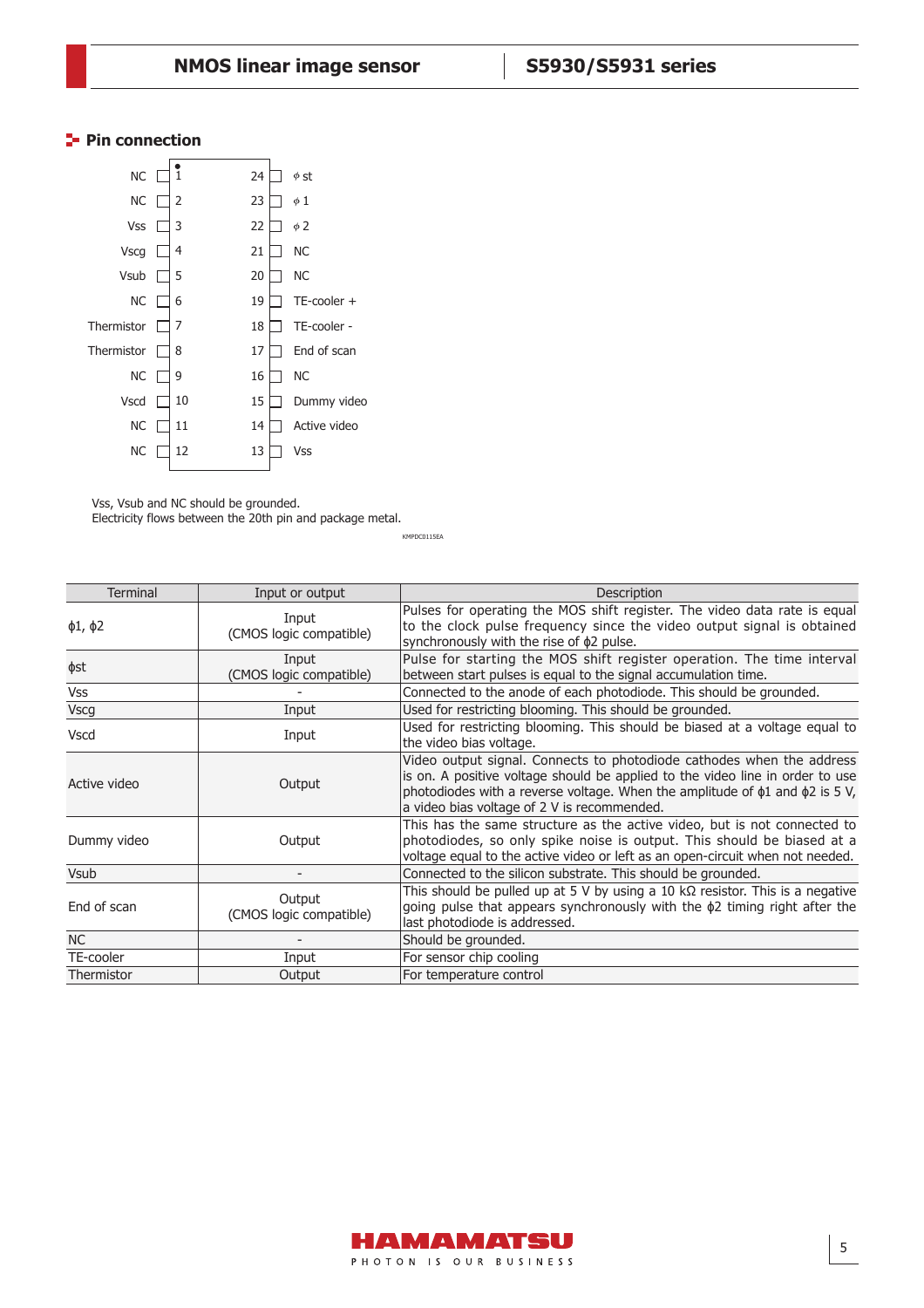

#### **F** Spectral response (typical example) **T** Output charge vs. exposure

#### Driver circuit

S5930/S5931 series do not require any DC voltage supply for operation. However, the Vss, Vsub and all NC terminals must be grounded. A start pulse  $\phi$ st and 2-phase clock pulses  $\phi$ 1,  $\phi$ 2 are needed to drive the shift register. These start and clock pulses are positive going pulses and CMOS logic compatible.

The 2-phase clock pulses ɸ1, ɸ2 can be either completely separated or complementary. However, both pulses must not be "High" at the same time.

A clock pulse space [X1 and X2 in "=-Timing chart for driver circuit" (see P.6)] of a "rise time/fall time - 20" ns or more should be input if the rise and fall times of ɸ1, ɸ2 are longer than 20 ns. The ɸ1 and ɸ2 clock pulses must be held at "High" at least 200 ns. Since the photodiode signal is obtained at the rise of each ɸ2 pulse, the clock pulse frequency will equal the video data rate.

The amplitude of start pulse  $\phi$ st is the same as the  $\phi$ 1 and  $\phi$ 2 pulses. The shift register starts the scanning at the "High" level of  $\phi$ st, so the start pulse interval determines the length of signal accumulation time. The  $\phi$ st pulse must be held "High" at least 200 ns and overlap with ɸ2 at least for 200 ns. To operate the shift register correctly, ɸ2 must change from the "High" level to the "Low" level only once during "High" level of  $\phi$ st. The timing chart for each pulse is shown in "**=-**Timing chart for driver circuit" (see P.6).

#### ■ End of scan

The end of scan ( $EOS$ ) signal appears in synchronization with the  $\phi$ 2 timing right after the last photodiode is addressed, and the  $EOS$ terminal should be pulled up at 5 V using a 10 kΩ resistor.

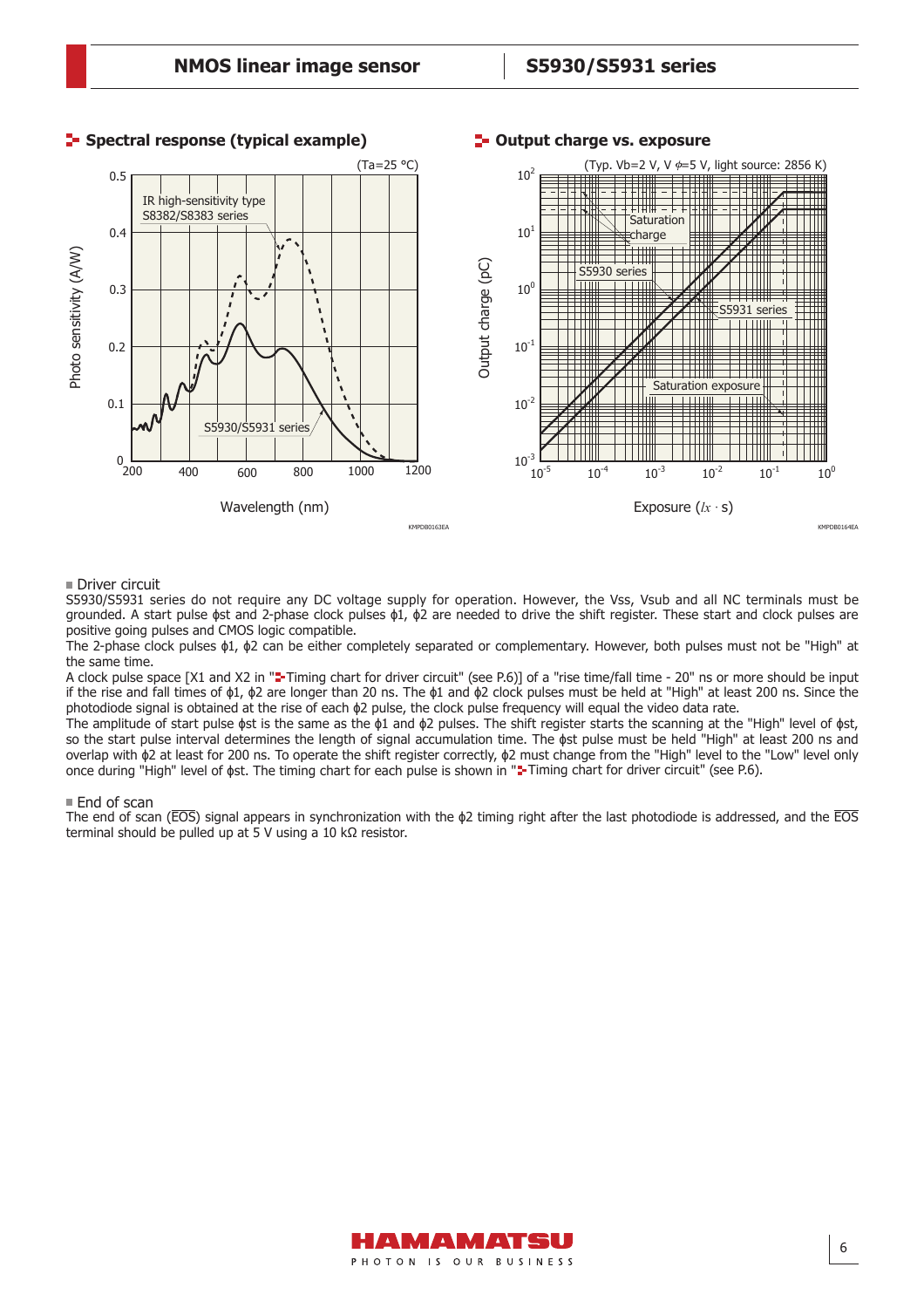

■ Signal readout circuit

54

There are two methods for reading out the signal from an NMOS linear image sensor. One is a current detection method using the load resistance and the other is a current integration method using a charge amplifier. In either readout method, a positive bias must be applied to the video line because photodiode anodes of NMOS linear image sensors are set at 0 V (Vss).  $\ddot{=}$  Video bias voltage margin" shows a typical video bias voltage margin. As the clock pulse amplitude is higher, the video bias voltage can be set larger so the saturation charge can be increased. The rise and fall times of the video output waveform can be shortened if the video bias voltage is reduced while the clock pulse amplitude is still higher. When the amplitude of  $\phi$ 1,  $\phi$ 2 and  $\phi$ st is 5 V, setting the video bias voltage at 2 V is recommended.

To obtain good linearity, using the current integration method is advised. In this method, the integration capacitance is reset to the reference voltage level immediately before each photodiode is addressed and the signal charge is then stored as an integration capacitive charge when the address switch turns on. "=Readout circuit example" and "=Timing chart" show a typical current integration circuit and its pulse timing chart. To ensure stable output, the rise of a reset pulse must be delayed at least 50 ns from the fall of ɸ2.



Output voltage Vout is expressed by the following equation. Vout  $[V] =$  Output charge  $[C]$  $10 \times 10^{-12}$  [F]



#### **Video bias voltage margin**

AMAMATSU

KMPDB0043EA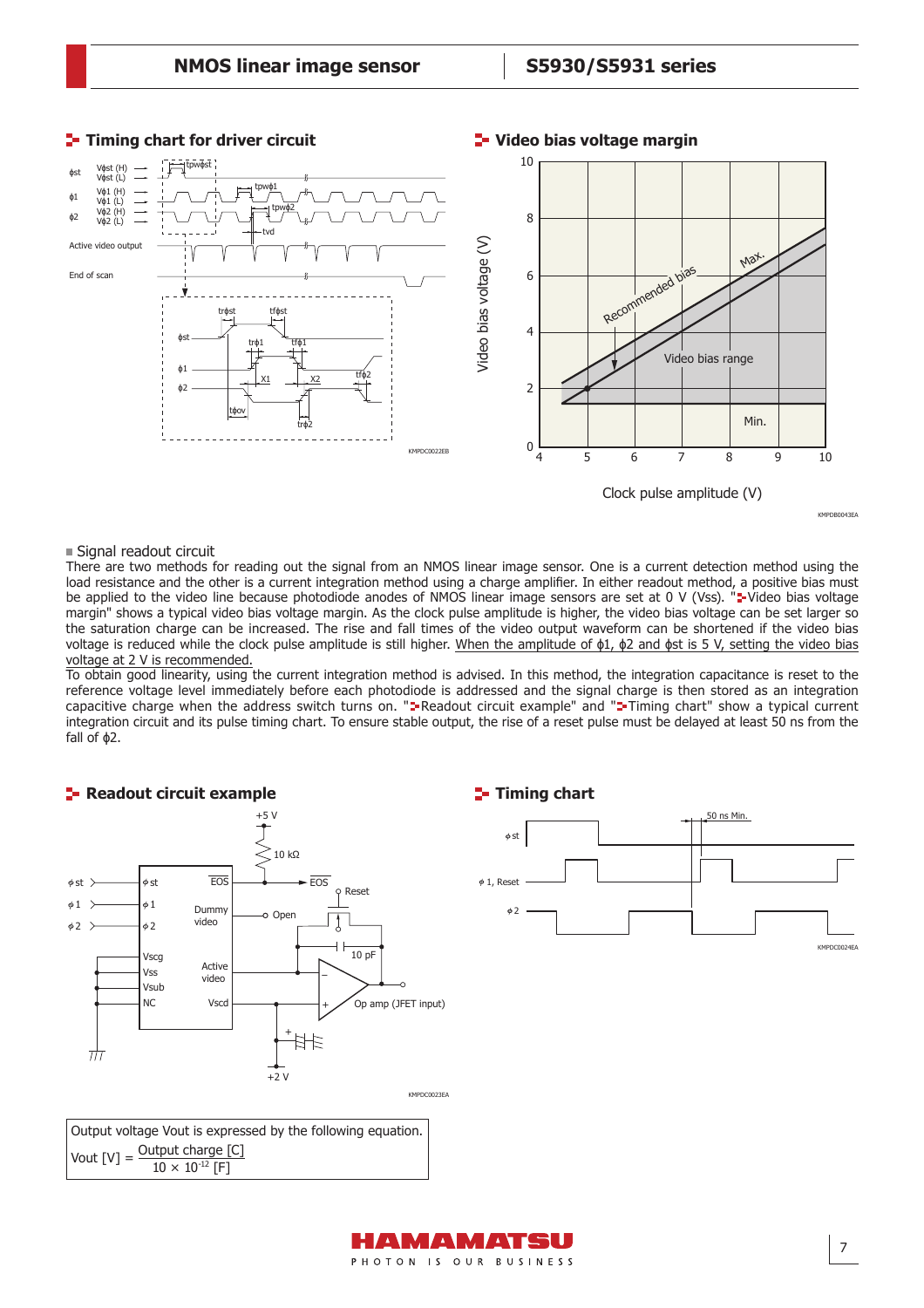Anti-blooming function

If the incident light intensity is higher than the saturation charge level, even partially, a signal charge in excess of the saturation charge cannot accumulate in the photodiode. This excessive charge flows out into the video line degrading the signal purity. To avoid this problem and maintain the signal purity, applying the same voltage as the video bias voltage to the saturation control drain and grounding the saturation control gate are effective. If the incident light intensity is extremely high, a positive bias should be applied to the saturation control gate. The larger the voltage applied to the saturation control gate, the higher the function for suppressing the excessive saturation charge will be. However, this voltage also lowers the amount of saturation charge, so an optimum bias voltage should be selected.

#### Auxiliary functions

(1) All reset

In normal operation, the accumulated charge in each photodiode is reset when the signal is read out. Besides this method that uses the readout line, S5930/S5931 series can reset the photodiode charge by applying a pulse to the saturation control gate. The amplitude of this pulse should be equal to the ɸ1, ɸ2 and ɸst pulses and the pulse width should be longer than 5 μs.

When the saturation control gate is set at the "High" level, all photodiodes are reset to the saturation control drain potential (equal to video bias). Conversely, when the saturation control gate is set at the "Low" level (0 V), the signal charge accumulates in each photodiode without being reset.

(2) Dummy video

S5930/S5931 series have a dummy video line to eliminate spike noise contained in the video output waveform. Video signal with lower spike noise can be obtained by differential amplification applied between the active video line and dummy video line outputs. When not needed, leave this unconnected.

| Parameter                                     | Condition         | S5930-256S, S5931-512S | S5930-512S, S5931-1024S | Unit    |
|-----------------------------------------------|-------------------|------------------------|-------------------------|---------|
| Internal resistance                           | Ta=25 $\degree$ C |                        |                         |         |
| Maximum current*10                            | lTh=27 °C         | 2.8                    | 2.9                     |         |
| Maximum voltage*11                            | Th=27 $\degree$ C | 3.5                    | 4.6                     |         |
| Maximum heat absorption                       | Tc=Th=27 °C       | 6.0                    | 8.0                     | W       |
| Maximum temperature difference Th=27 °C       |                   |                        |                         | $\circ$ |
| Maximum temperature of<br>heat radiating side |                   | 85                     | °C                      |         |

#### **F-** Specifications of built-in TE-cooler (Typ.)

\*10: Electrical current required to generate the maximum difference between temperatures (temperature Th on the heat radiating side and temperature Tc on the cooling side) at both ends of the thermoelectric cooler while heat is completely insulated. Cooling efficiency will drop if operated at a current higher than this value.

\*11: Voltage required for maximum current flow

\*12: Heat absorption amount when operated at maximum current. This is defined under the condition that the difference between the temperature Th on the heat radiating side and the temperature Tc on the cooling side is 0 °C.



A MA AMATSU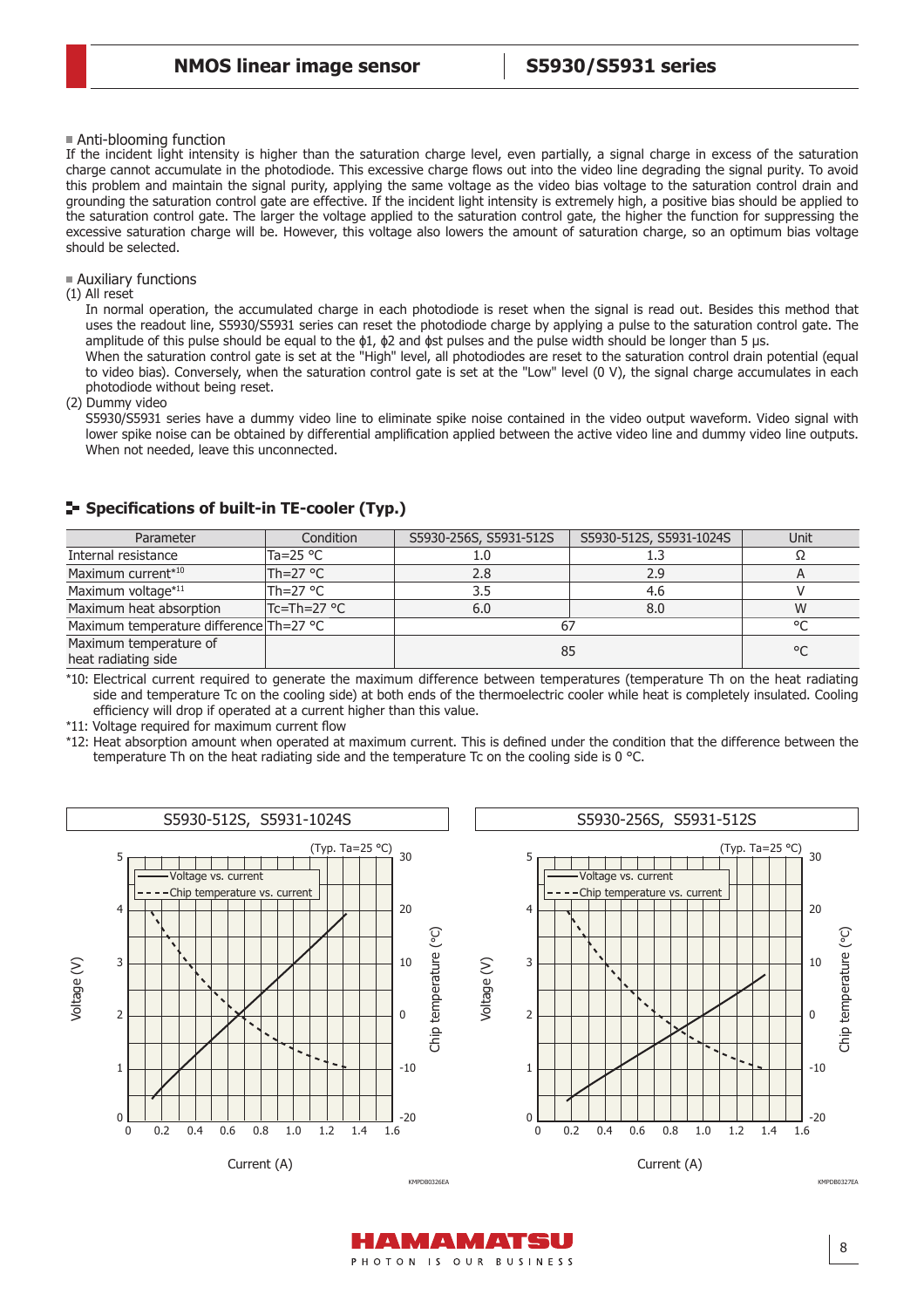#### **Specifi cations of built-in temperature sensor**

A thermistor chip is built in the same package with a NMOS chip, and the chip temperature can be monitored with it, A relation between the thermistor resistance and absolute temperature is expressed by the following equation.

 $RT1 = RT2 \times exp BT1/T2 (1/T1 - 1/T2)$ 

 RT1: Resistance at absolute temperature T1 [K] RT2: Resistance at absolute temperature T2 [K] BT<sub>1</sub>/T<sub>2</sub>: B constant [K]

The characteristics of the thermistor used are as follows. R298=10 kΩ B298/323=3450 K



KMPDB0111EB

#### **Precautions**

(1) Electrostatic countermeasures

This device has a built-in protection circuit against static electrical charges. However, to prevent destroying the device with electrostatic charges, take countermeasures such as grounding yourself, the workbench and tools to prevent static discharges. Also protect this device from surge voltages which might be caused by peripheral equipment.

(2) Light input window

If dust or dirt gets on the light input window, it will show up as black blemishes on the image. When cleaning, avoid rubbing the window surface with dry cloth or dry cotton swab, since doing so may generate static electricity. Use soft cloth, paper or a cotton swab moistened with alcohol to wipe dust and dirt off the window surface. Then blow compressed air onto the window surface so that no spot or stain remains.

#### (3) Soldering

To prevent damaging the device during soldering, take precautions to prevent excessive soldering temperatures and times. Soldering should be performed within 5 seconds at a soldering temperature below 260 °C.

#### (4) Precautions when mounting

When installing the device into the socket on the printed circuit board, insert it in the correct orientation after checking the pin connections. Also take measures to protect this device from static electricity during this work. Never press on the surface of the device when inserting it into the circuit board, etc. Pressing on the sensor surface causes cracks and fractures in the window, possibly causing it to fall out and may lead to malfunctions.

- Insert the sensor into the socket while pressing on the sensor edges as shown in photo 1 or pressing on the screw hole sections as shown in photo 2.
- $\cdot$  When securing the device by screws, place and secure it on a flat surface (flatness within 100  $\mu$ m).
- · Use a socket that matches the pin size and specifications.



#### (5) Operating and storage environments

Always observe the rated temperature range when handling the device. Operating or storing the device at an excessively high temperature and humidity may cause variations in performance characteristics and must be avoided.

#### (6) UV exposure

This device is designed to suppress performance deterioration due to UV exposure. Even so, avoid unnecessary UV exposure to the device.

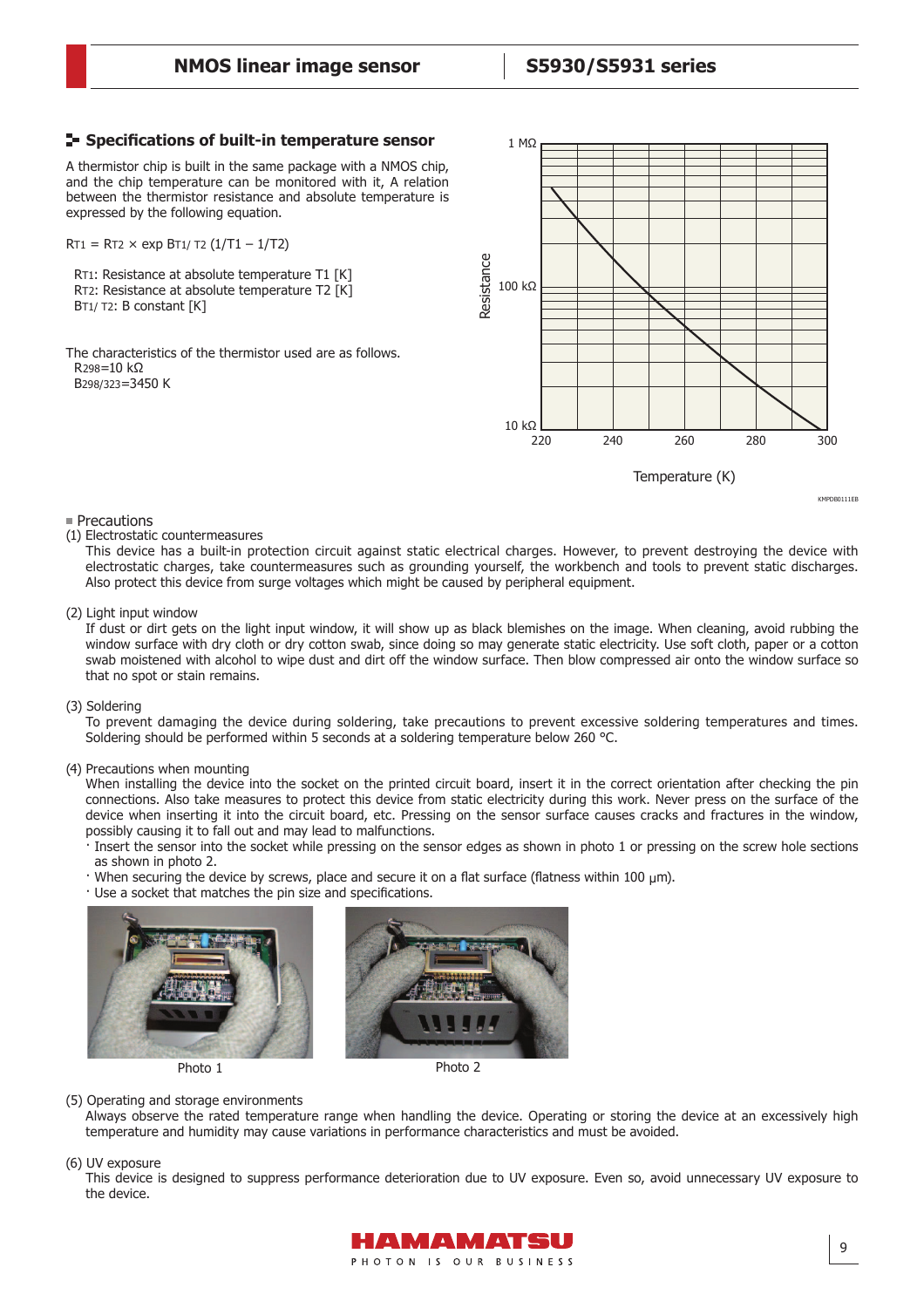#### NMOS multichannel detector head C5964 series

The C5964 series is a family of multichannel detectors developed for spectrophotometry in the UV to near infrared range (up to 1000 nm). The C5964 series device incorporates a thermoelectrically-cooled NMOS linear image sensor (S5930/S5931/S8382/S8383 series), low noise driver/amplifier circuit and highly stable temperature control circuit. It also operates from simple external signal inputs.



# **Selection guide**

The C5964 series consists of the following models depending on the NMOS linear image sensor used.

| <b>NMOS</b>                   | NMOS linear image sensor |                  |                                              |                                                                 |                  |  |  |
|-------------------------------|--------------------------|------------------|----------------------------------------------|-----------------------------------------------------------------|------------------|--|--|
| multichannel<br>detector head | Type no.                 | Number of pixels | Pixel size<br>$[ \mu m(H) \times \mu m(V) ]$ | Active area<br>$\lceil \text{mm}(H) \times \text{mm}(V) \rceil$ | Remark           |  |  |
| C5964-0800                    | S5930-256S               | 256              | $50 \times 2500$                             | $12.8 \times 2.5$                                               |                  |  |  |
| C5964-0900                    | S5930-512S               | 512              |                                              | $25.6 \times 2.5$                                               | Standard type    |  |  |
| C5964-0910                    | S5931-512S               | 512              | $25 \times 2500$                             | $12.8 \times 2.5$                                               |                  |  |  |
| C5964-1010                    | S5931-1024S              | 1024             |                                              | $25.6 \times 2.5$                                               |                  |  |  |
| C5964-0901                    | S8382-512S               | 512              | $50 \times 2500$                             | $25.6 \times 2.5$                                               | IR-enhanced type |  |  |
| C5964-1011                    | S8383-1024S              | 1024             | $25 \times 2500$                             | $25.6 \times 2.5$                                               |                  |  |  |

#### Multichannel detector head controller C7557-01

The C7557-01 is specifically designed for basic control in multichannel photometry. When connected to a HAMAMATSU multichannel detector head and a personal computer, the C7557-01 allows easy control of the detector head and data acquisition by using dedicated software that comes with the unit.

#### **E-** Connection example





KACCC0070EE